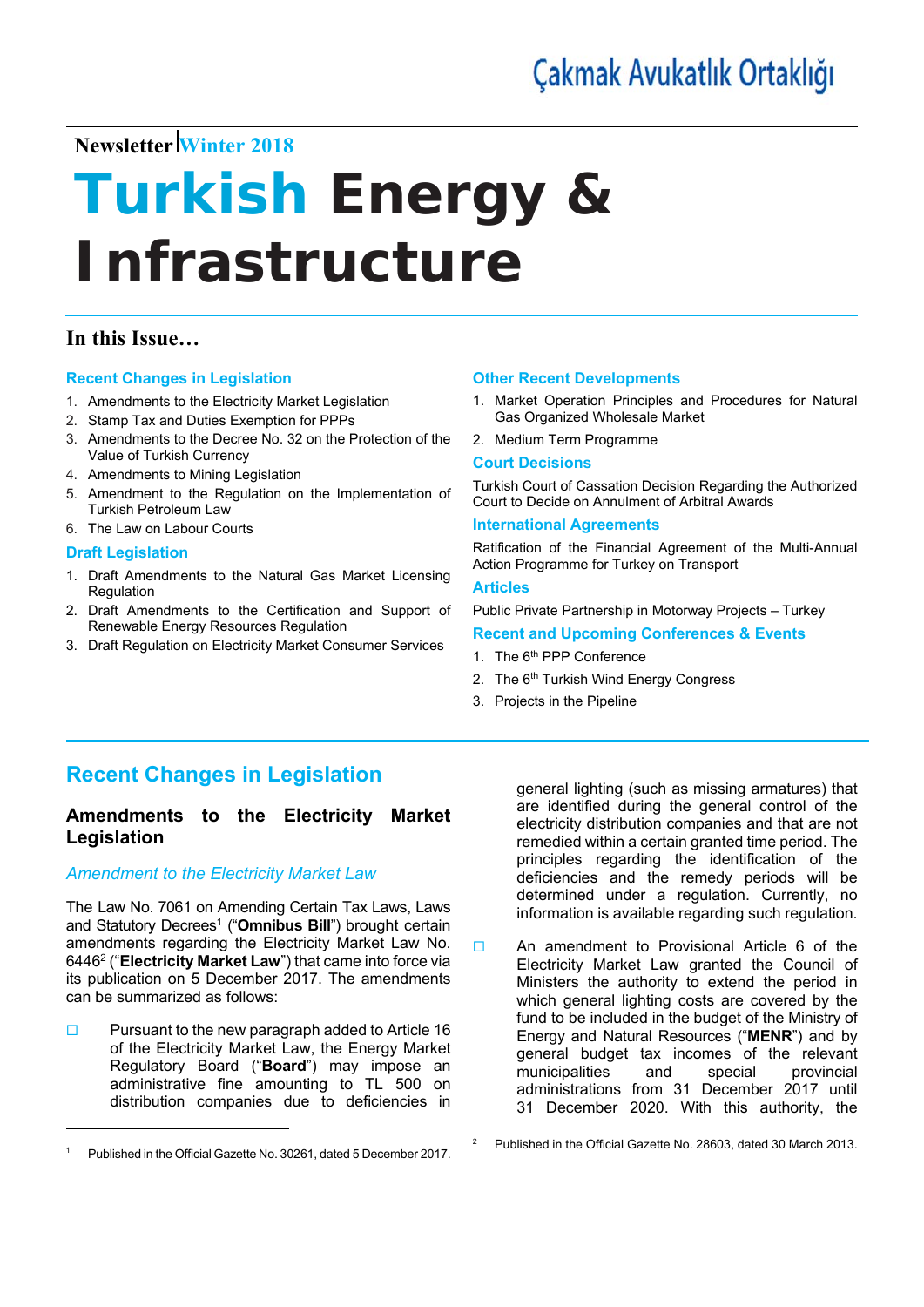Council of Ministers issued the Decree No. 2017/11162 that came into force via its publication on 30 December 2017 and extended this period to 31 December 2020 as envisaged.

#### *Regulation Amending the Electricity Market Licensing Regulation*

The Regulation Amending the Electricity Market Licensing Regulation ("**Amending Electricity Regulation**") was published in the Official Gazette on 15 December 2017 and came into force upon its publication.

The main novelties introduced in the Amending Electricity Regulation are as follows:

- $\Box$  Security amounts that are collected at the preliminary license application stage will no longer be deducted from the security amounts to be collected for the generation license application stage. Security amounts to be collected for the generation license application stage will be calculated based on the ratios determined by a Board decision based on the type of the generation resource and the capacity under the license.
- $\Box$  The requirement to establish data storage/ processing centres only in Turkey or procure those services from third-party centres located only in Turkey has been eliminated while the scope of the license holders' data processing and storage liability has been expanded. Regardless of whom provides those services, license holders are obliged to (i) prevent any unauthorized access or unlawful processing of data regarding the actions and transactions that are carried out within the scope of licensing activities by third parties and (ii) take all necessary technical and administrative measures to ensure the appropriate level of security for the confidentiality, integrity and accessibility of such data.
- $\Box$  For the generation facilities in partial operation, license amendment fees applicable in case of time extensions for facility completion dates shall be calculated based on only the installed capacity amounts that are not in operation yet (subject to the time extension).
- $\square$  From now on, electricity distribution and supply companies are required to provide information and documents related to legal unbundling only upon EMRA's request.
- $\Box$  Additional exceptions to the share transfer approval requirement are introduced. Now direct or indirect changes in the partnership structure of the pre-license holder companies (i) as a result of

share transfers between real persons who already have direct or indirect shares in the pre-license holder company, spouses and first-degree relatives and (ii) whose management is seized by the Savings Deposit Insurance Fund are excluded from this requirement.

- $\Box$  License holders are required to apply to EMRA for the amendment of their licenses following the finalization of the share transfers within three months for transfers subject to Board approval and within six months for other transfers.
- $\Box$  Except for the license holder companies carrying out activities subject to regulated tariffs, the prior approval mechanism for indirect shareholding or control changes that occur at the level of a license holder's parent company that is located abroad has been eliminated. These license holders can now inform EMRA within one year following the relevant transaction and apply for a license amendment within six months thereafter.

#### *Regulation on Electricity Market Capacity Mechanism*

The Regulation on Electricity Market Capacity Mechanism ("**Regulation**") was published in the Official Gazette on 20 January 2018. The Regulation introduces a capacity mechanism to be operated by TEİAŞ ("**System Operator**") to maintain a reliable installed capacity in the electricity market.

The significant provisions of the Regulation are as follows:

- $\Box$  The System Operator will make capacity payments to eligible generation license holders to ensure adequate installed capacity. The payments will be based on the fixed and variable costs of the plants and spot market prices. EMRA will decide on the fixed and variable costs for each resource type.
- $\Box$  Generation license holders who want to benefit from the capacity mechanism in the following year shall apply to the System Operator no later than October 15<sup>th</sup> for each power plant. By the end of October, the System Operator will announce the plants that are going to benefit from the capacity mechanism in the following year in its website and notify EMRA.
- $\Box$  The following power plants cannot qualify for the capacity mechanism:
	- o power plants in which the public share exceeds 50%,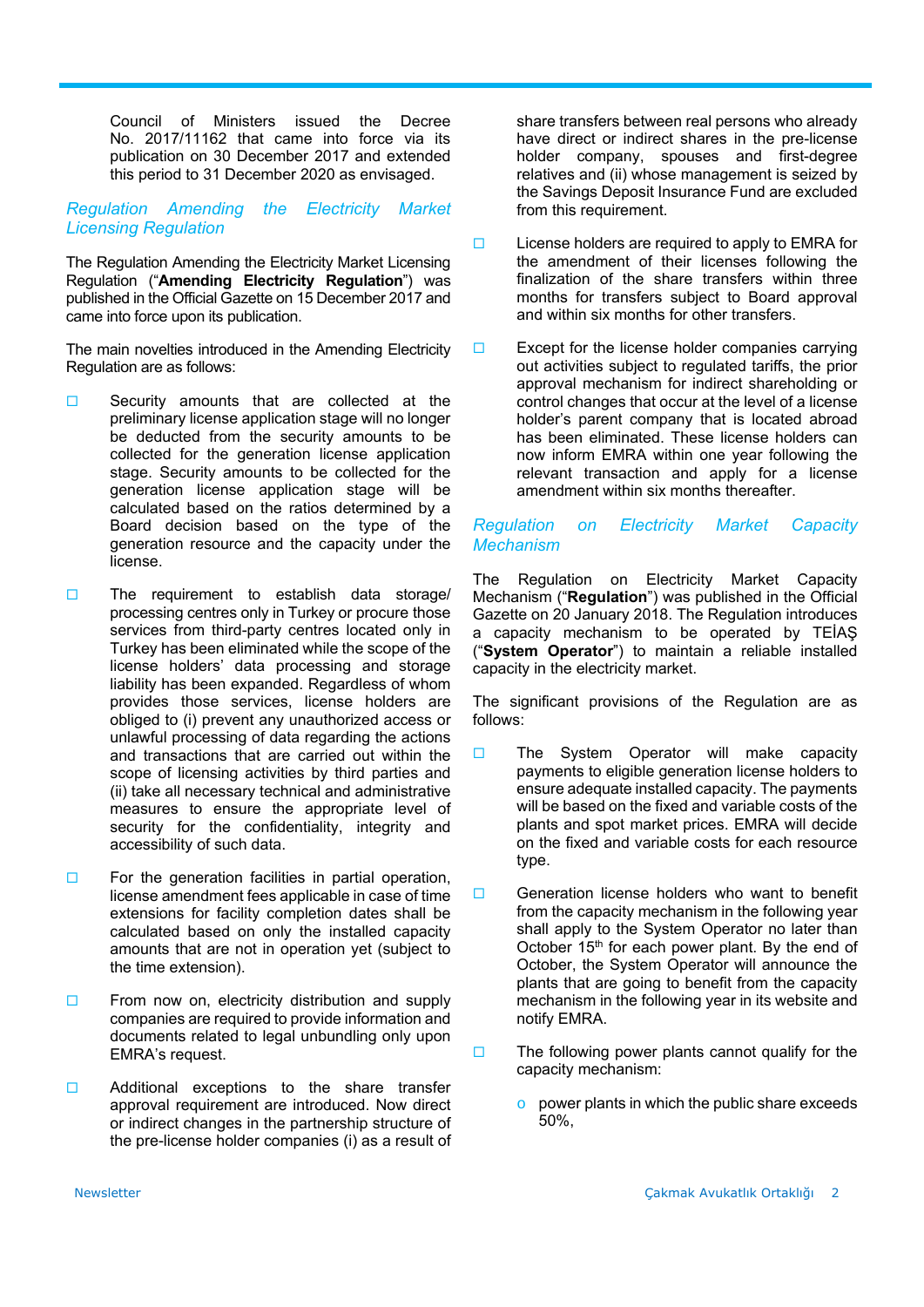- o power plants that currently have or had BOT and BO contracts,
- o renewable and domestic coal fired power plants that will be constructed in accordance with Article 18/5 of the Electricity Market Law<sup>3</sup>,
- o nuclear power plants constructed through international agreements,
- o power plants that benefited or are entitled to benefit from Renewable Energy Resources Support,
- o power plants to be privatized after the effective date of the Regulation,
- o power plants with an installed capacity below 50 MW for those using domestic resources and below 100 MW for others,
- o power plants that are not using domestic resources and are older than 10 years calculated from the provisional acceptance date,
- o power plants that are not using domestic resources and with a productivity rate below 50% at the time of provisional acceptance (the calculation is based on the upper limit of the heating value for natural gas power plants), and
- o wind and solar power plants that cannot produce continuously and hydroelectric power plants.
- The System Operator will propose the annual budget for capacity payments for the following year by the end of September and submit it to EMRA, and EMRA will approve the budget by the end of November.
- $\Box$  If the allocated budget is not sufficient to make all capacity payments, the power plants that use domestic resources will be paid first, then the rest of the budget will be paid on a pro rata basis to the others. If the allocated budget is not sufficient to pay even the power plants that use domestic resources, then no payment will be made to power plants that do not use domestic resources and the budget will be distributed among power plants that use domestic resources.

The applications for the capacity mechanism in 2018 should have been made by 31 January 2018 to the System Operator. The System Operator should announce the power plants that will benefit from the capacity mechanism by 15 February 2018 on its website and should notify EMRA. The selected power plants will be included in the capacity mechanism beginning on 1 January 2018.

#### **Stamp Tax and Duties Exemption for PPPs**

The Omnibus Bill introduced new exemptions for public private partnership ("**PPP**") projects when it came into force upon its publication on 5 December 2017. The Stamp Tax Law No. 4884 ("**Stamp Tax Law**") and the Duties Law No. 4925 ("**Duties Law**") already provide an exemption from stamp tax and duties for documents (and annotations to these documents) drawn up during the receipt, securitization and repayment of loans provided by banks, international institutions and foreign credit institutions. The Omnibus Bill introduced a stamp tax and duty exemption specific for loans provided to contractors undertaking PPP projects by institutions that are established to provide funds against capital market instruments issued abroad. In other words, when a special purpose company established abroad issues capital market instruments based on the incomes of a PPP contractor undertaking a PPP project, the funding obtained through such securitization will be retransferred to the PPP contractor without the application of any stamp tax or duty. This new exemption may be viewed as a sign of the State's continuing support for PPP projects.

#### **Amendments to the Decree No. 32 on the Protection of the Value of Turkish Currency**

The Council of Ministers introduced amendments to the Decree No. 32 on the Protection of the Value of Turkish Currency ("**Decree**") with the amending decree published in the Official Gazette on 25 January 2018 ("**Amendment**"). The Amendment will be effective as of 2 May 2018.

The most important changes under the Amendment are related to the restrictions on the utilization of foreign currency loans by legal entities. These can be summarized as follows:

 $\Box$  The Amendment introduces the "foreign currency" income" test to facilitate the restrictions. Foreign Currency income is comprised of the following: (i) export transactions; (ii) transit trade; (iii) sales and deliveries that are qualified as export

<sup>3</sup> Published in the Official Gazette No. 28603, dated 30 March 2013.

<sup>4</sup> Published in the Official Gazette No. 11751, dated 11 July 1964.

<sup>5</sup> Published in the Official Gazette No. 11756, dated 17 July 1964.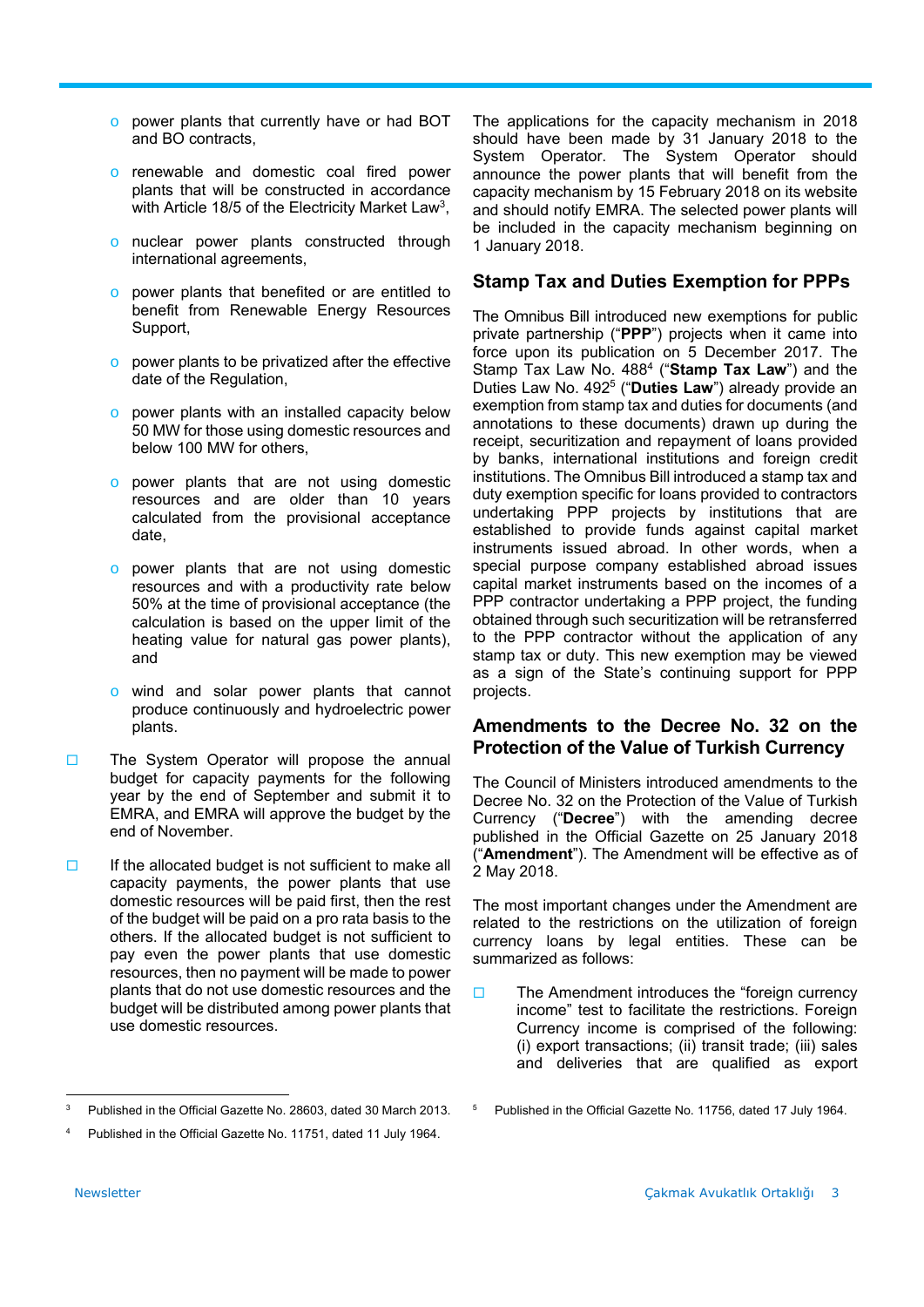activities; and (iv) foreign currency generating services and activities.

- $\Box$  Turkish residents without foreign currency income cannot utilize foreign currency loans abroad or in Turkey. There are several exceptions to this, such as:
	- o public institutions, banks, financial leasing, factoring companies, and financing institutions;
	- o utilization of a loan more than USD 15 million;
	- o loans for the PPP projects; and
	- o loans to be utilized for certain defence industry projects.
- $\square$  Turkish residents that generate foreign currency income can utilize foreign currency loans abroad or in Turkey if the loan amount is more than USD 15 million. However, if it is less than this, the loan amount cannot exceed the foreign currency revenues of the three preceding financial years.
- $\square$  Turkish residents can no longer utilize foreign currency indexed Turkish lira loans in Turkey.

#### **Amendments to the Mining Legislation**

#### *Amendment to the Mining Law*

The Omnibus Bill introduced certain amendments to the Mining Law No. 32136 ("**Mining Law**") and came into force upon its publication. The highlights of these amendments are as follows:

 $\Box$  The Omnibus Bill introduces a new mining incentive that exempts certain mine sites from forestry permit fees (except planting costs) pursuant to the Forestry Law No. 68317 ("**Forestry Law**"), for the first 10 years starting from the date of the operation licenses for: (i) Group II(c) and Group IV mine sites to be tendered with by-product or end-product requirements, (ii) mine sites transferred to specialized government institutions and their affiliates, and (iii) mine sites to be tendered by the Privatization Administration. Concerning operation licenses obtained for Group IV mine sites to be tendered with by-product or end-product requirements, the Council of Ministers is authorized to determine whether forestry permit fees under the Forestry Law (except planting costs) are to be collected for the first 10 years beginning from the date of the operation license based on certain parameters such as the type, reserve, or area of the mining zone. Finally, the Omnibus Bill provides a

50% discount for the land permit price determined under the Forestry Law for all other zones (except those mentioned above) for the first 10 years starting from the date of the operation license.

- $\square$  The general exploration report that contains information on the mineral resources and investment expenditures made for the exploration activities must be submitted to the General Directorate of Mining Affairs ("**GDMA**") for approval within the general exploration period. If this submission is not made, the exploration license of the relevant license holder will be cancelled. In cases where the reports are submitted but not approved, the license holder will be given a TL 20,000 administrative fine and one month to remedy the deficiencies. Failure to remedy the deficiencies will result in the cancellation of the exploration license.
- $\Box$  Further to a new provision introduced by the Omnibus Bill, it is not necessary to obtain an EIA decision for superficial preparation proceedings such as geological mapping, seismic and borehole sampling.
- $\Box$  The Omnibus Bill reformulates the minimum production requirement under Article 24(11) of the Mining Law. Accordingly, license holders whose total production amount in any three years within the past five-year period with the least amount of production falls below the 30% of the annual production declared to the Mining Department, will be imposed an administrative fine of TL 50.000. Subsequently, if the total production amount in the previous three-year periods falls below 30% of the annual declared production amount, the license holder will be imposed another administrative fine of TL 50.000. The operation license will be cancelled if the license holder is fined twice pursuant to Article 24 of the Mining Law, in five years. In calculation of these time periods, the year in which the operation license is granted and the year in which the determination of the production amount is made will not be taken into consideration. The administrative fine and cancellation provisions will not apply if such failure in production is due to a force majeure or unexpected gallery, pit or stripping works are duly continued by event or if it is determined by the GDMA that the
- $\Box$  the relevant license holder as declared within the scope of the operation project, pro rata to the annual production amount declared in the operation project. Finally, MENR will be authorized to increase, decrease or change the said administrative fine for the different license types.

 6 Published in the Official Gazette No. 18785, dated 15 June 1985.

Published in the Official Gazette No. 9402, dated 8 September 2015.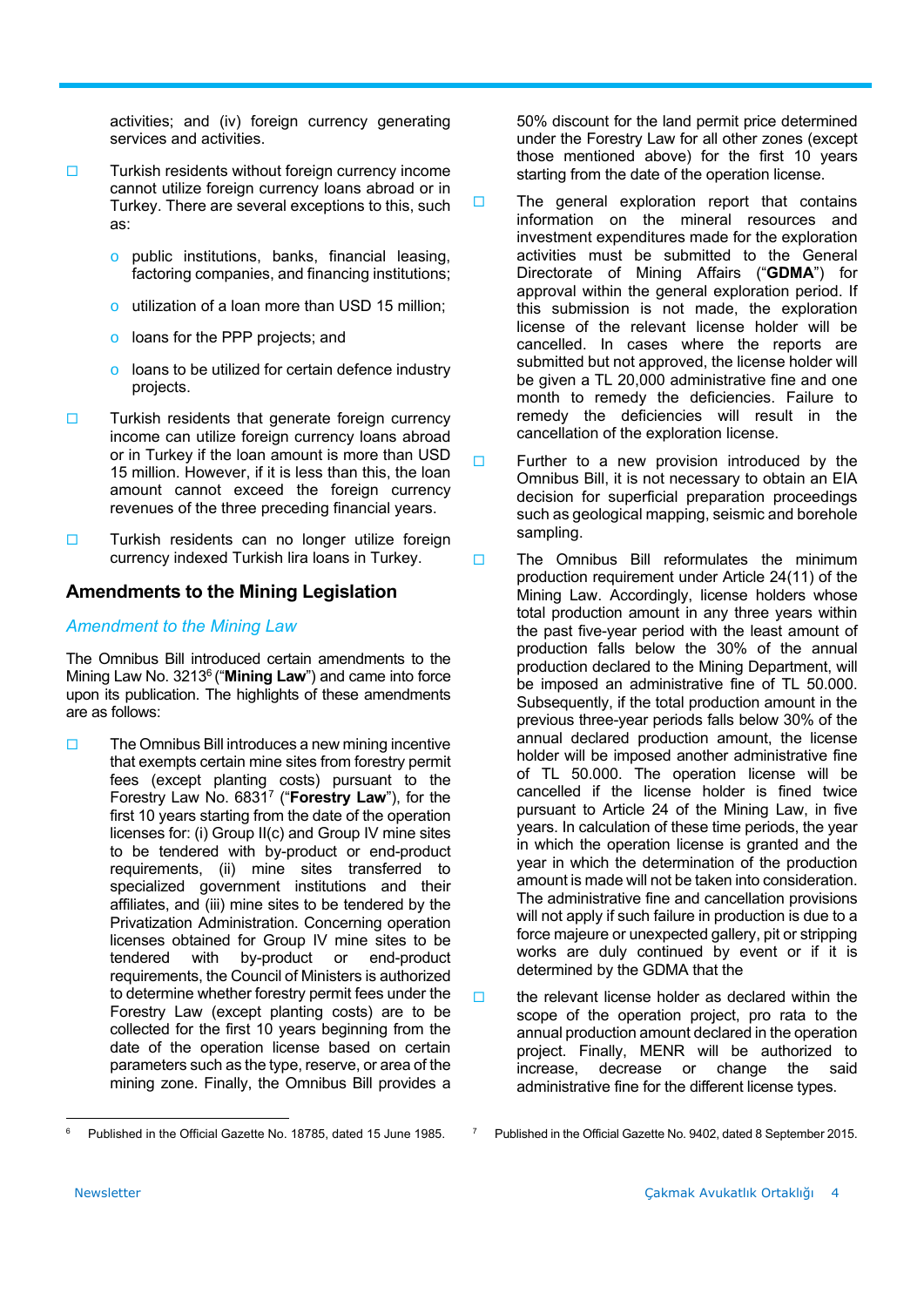#### *Amendment to the Mining Regulation*

The new Mining Regulation was published in the Official Gazette No. 30187 dated 21 September 2017 ("**New Regulation**") and came into force upon its publication, abolishing the former Mining Activities Implementation Regulation ("**Former Regulation**"). The New Regulation was expected to be published following the recent amendments made to the Mining Law in 20158 ("**2015 Amendments**"), in order to harmonize the two material instruments of the mining legislation.

Some of the harmonizing provisions are as follows:

- **E** Feasibility Period: The New Regulation recognizes and defines a feasibility period as part of the exploration activities, subsequent to the detailed exploration period. The feasibility period was initially introduced to the Mining Law with the 2015 Amendments.
- □ License Period: While the Former Regulation provided a 60-year license period, the New Regulation provides that Group I licenses cannot exceed 30 years, Group II licenses cannot exceed 40 years, and all other group licenses cannot exceed 50 years – in line with the 2015 Amendments made to the Mining Law.
- License Fee: The 2015 Amendments abolished the security requirement for licensing and introduced instead a single license fee in the Mining Law. In line with this change, the New Regulation also abolishes the implementation of security for licensing and provides a single license fee.
- **E** Application Proceedings: While the overall application and tender proceedings are already regulated in the Mining Law, the New Regulation provides further details on their implementation. Pursuant to Article 8 of the New Regulation, (i) operation licenses for Group I(ii), Group II(a) and (c) mines, (ii) exploration licenses for Group III mines, and (iii) exploration certificates for Group V mines, will be tendered. Exploration licenses for Group II(b) mines and Group IV mines will be granted on a first come, first served basis.
- □ Royalty Agreements: A significant change introduced by the 2015 Amendments was the prohibition of operating underground coal mines by royalty agreements. The Mining Law made it mandatory to obtain MENR's permission for royalty agreements executed between license holders and third parties for the operation of mines. In addition to these provisions, the New

Regulation prohibits the execution of multiple royalty agreements in the same mining zone and sets forth further details on the newly introduced prohibitions on royalty agreements.

**Build Operate Transfer model: The New** Regulation also contains provisions to allow for the production of raw materials for building and construction works conducted by companies authorized by state institutions or establishments, or public investments made with the build-operatetransfer model, which was introduced to the Mining Law by virtue of the 2015 Amendments.

In addition to the provisions introduced for the harmonization of the regulations with the Mining Law, the New Regulation further provides the following:

- **D** Mine Group Classifications: The New Regulation removed Group VI and included the mines within its scope, such as uranium and radium, under a new subgroup titled "radioactive materials".
- $\Box$  Indigenous Coal: For the first time, indigenous coal has been defined in the mining legislation. Under Article 4/lll of the New Regulation, indigenous coal is defined as peat, leonardite, lignite, anthracite, bituminous schist and bituminous shale produced from local resources.
- $\Box$  Information Obligation to the GDMA: The New Regulation introduces an additional information obligation for license holders within the scope of their requirement to act in accordance with their submitted projects. In this sense, where a change in the production method occurs or the opening of another underground mine pit becomes necessary, the respective license holder must submit a revised operation plan to the GDMA including such change. Similarly, where the infrastructure, facility, technology or other equipment proves technically insufficient to handle the annual production amount, then the operation plan must be revised accordingly and submitted to the GDMA by the license holder. If a license holder fails to submit revised plans to the GDMA, its activities will be suspended.
- Tender Proceedings: Unlike the Former Regulation, the New Regulation no longer contains explanatory provisions concerning the tender procedures. Instead, a standalone Mining Zones Tender Regulation setting out the principles and procedures concerning tender proceedings was published on 21 September 2017.

 8 Please see our Spring 2015 Issue for further detail on this matter.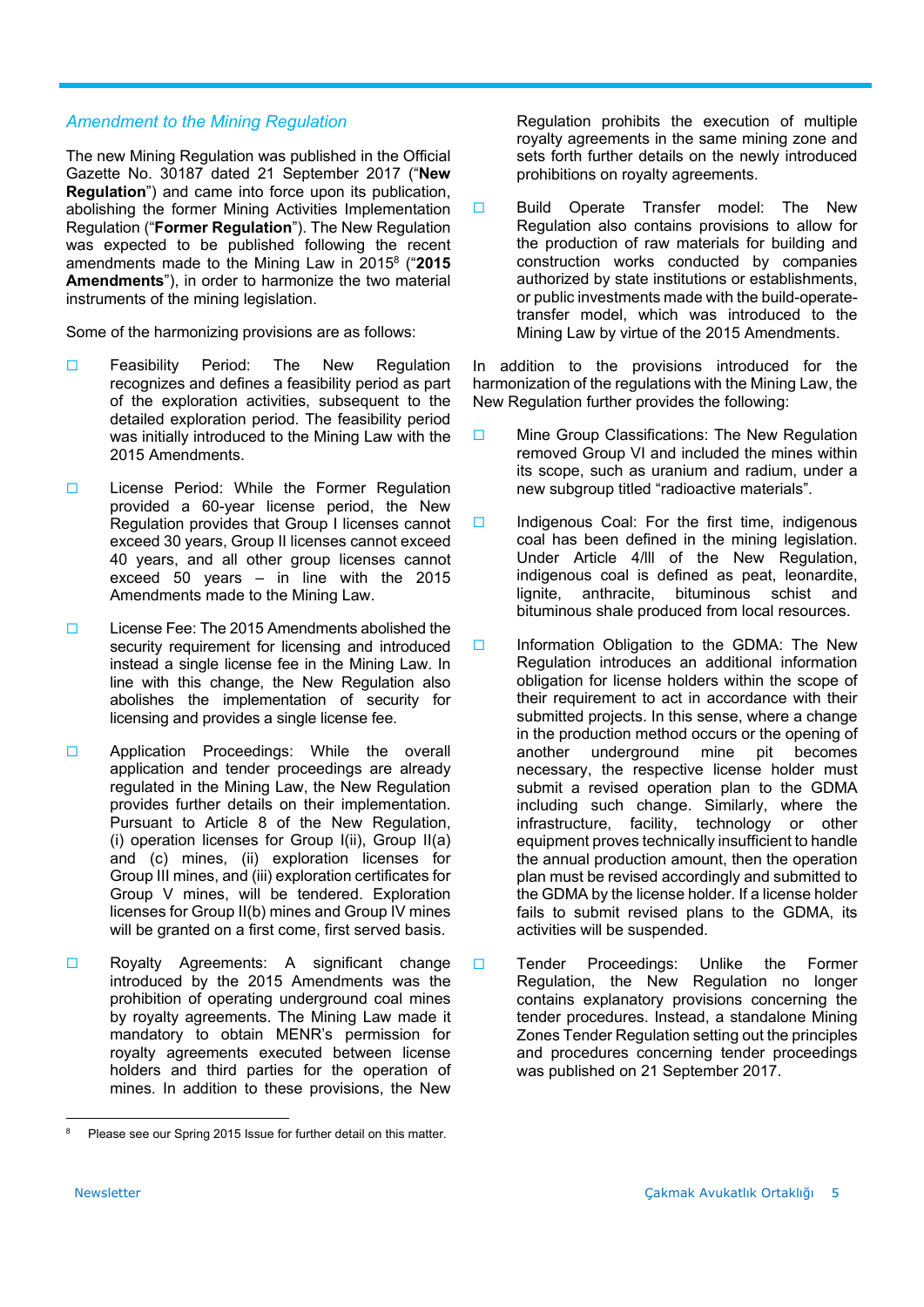#### **Amendment to the Regulation on the Implementation of Turkish Petroleum Law**

The Regulation Amending the Implementation Regulation Concerning Turkish Petroleum Law was published in the Official Gazette on 22 September 2017 ("**Amending Petroleum Regulation**") and entered into force on the same date.

Key changes introduced by the Amending Petroleum Regulation are as follows:

- $\Box$  Regulation of coal gas operation: The production of coal gas *(metan gazı)* during the operation of Group IV(b) mines was already regulated by the Turkish Petroleum Law No. 6491<sup>9</sup> ("**Petroleum**  Law"), along with the amendments introduced in June 2016. However, the Implementation Regulation Concerning Turkish Petroleum Law<sup>10</sup> ("**Petroleum Regulation**") was silent about the production of standalone coal gas. The Amending Petroleum Regulation not only fills this gap, but it also sets out the details for obtaining coal gas operation licenses. Accordingly, the estimated amount of coal gas to be produced shall be submitted to the General Directorate of Petroleum Affairs ("**GDPA**") together with a production and investment program. A coal gas operation license allows the license-holder to operate only in the area determined in the mining operation license, and its term is limited to the term of the mining operation license.
- □ Return of the quarantees: Article 28 of the Petroleum Regulation already provides the conditions for the return of guarantees submitted by the license-holders depending on the realization of their investment program. The Amending Petroleum Regulation introduces a new provision to this Article, stating that the realization of the activities that are not undertaken in the investment program will not be considered when determining the amount of guarantee to be returned. The Amending Petroleum Regulation also allows the license-holders to request the return of their guarantees before the end of the annual investment program, provided that they have completed all their investment activities undertaken for the relevant year.
- □ Calculation of capital: The Amending Petroleum Regulation allows the inclusion of certain income and assets (*e.g.,* interest accrued on the cash brought, income arising out of the sale of equipment, services provided to third parties as well as costs and income arising out of currency exchange) in the capital of the company even if they stem from out-of-market activities, provided that the income and assets are, at some point, utilized in the license holder's petroleum activities.
- $\Box$  Importation of equipment: The Amending Petroleum Regulation introduces the details of the application procedure for the importation of equipment to be used in petroleum activities. Accordingly, license-holders submit their applications to the GDPA through the "Single Window System" *(Tek Pencere Sistemi)*11 and the GDPA gives its approval online.
- □ Neighbouring licenses: The Amending Petroleum Regulation requires the execution of a consent letter between the right-holders for the drilling activities to be conducted in neighbouring licenses. This letter of consent shall be notified to the GDPA by the relevant parties. If the parties cannot reach an agreement in the execution of such consent letter, the GDPA can decide on the matter based on technical requirements.
- $\Box$  Employment of foreigners: The Amending Petroleum Regulation repeats the principle set out in the Petroleum Law that foreigners can be employed for a maximum term of six months for petroleum activities and a permit must be obtained in accordance with the International Labour Force Law<sup>12</sup> for the terms exceeding six months. The Amending Petroleum Regulation lists the documents to be submitted to the GDPA with respect to foreign employment.

#### **The Law on Labour Courts**

The Law on Labour Courts No. 7036 ("**New Labour Law**"), which repeals and replaces the former Labour Courts Law No. 5521<sup>13</sup>, came into force following its publication in the Official Gazette on 25 October 2017. The major novelties introduced by the New Labour Law are as follows:

- <sup>12</sup> Published in the Official Gazette No. 29800, dated 13 August 2016.
- <sup>13</sup> Published in the Official Gazette No. 7424, dated 4 February 1950.

<sup>9</sup> Published in the Official Gazette No. 28674, dated 11 June 2013.

<sup>10</sup> Published in the Official Gazette No. 28890, dated 22 January 2014.

<sup>&</sup>lt;sup>11</sup> The Single Window System is an online portal established by the Ministry of Customs and Trade to facilitate the control of customs documents. The GDPA has access to the system.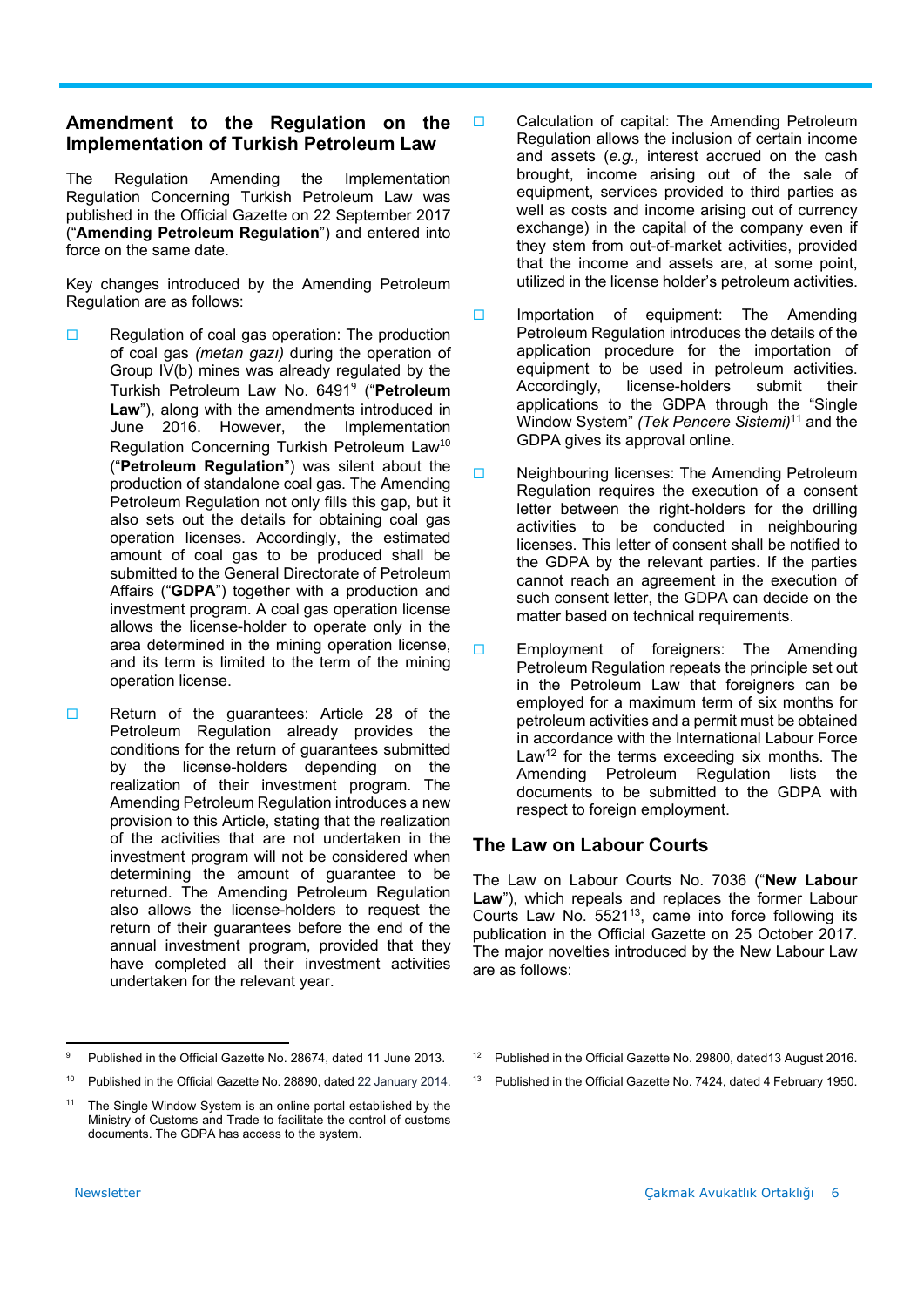- $\square$  Compulsory Mediation: Seeking mediation is now a precondition for filing a lawsuit concerning labour related disputes arising out of (i) the applicable law, or individual and collective labour contracts concerning receivables or compensations and (ii) reemployment lawsuits. The provision regarding the compulsory mediation process became enforceable as of 1 January 2018.
- $\square$  Legal Remedies: The application period for legal remedies against a court decision will begin with the written notification of such decision to the parties; this effectively ends the discussion about whether the time limits would begin to run following verbal notification of the decision during the hearing or following a written notification.
- □ Statute of Limitations: A five-year statute of limitations, which has been applicable to the employee-wage related claims including monetary claims related to unused annual paid leaves under the Labour Law No.  $4857^{14}$ , shall also be applicable to disputes concerning: (i) severance pay; (ii) notice pay; (iii) malicious intent compensation; and (iv) compensations due to non-compliance with the equal treatment principle in labour contracts.

# **Draft Legislation**

#### **Draft Amendments to the Natural Gas Market Licensing Regulation**

On 19 January 2018, EMRA published the Draft Regulation Amending the Natural Gas Licensing Regulation ("**Draft Natural Gas Regulation**"), which was open to public view until 6 February 2018.

The changes foreseen by the Draft Natural Gas Regulation focus mainly on (i) the allocation of the duty to review the license applications between the Board and EMRA, depending on the type of the license, and (ii) the introduction of certain fee exemptions concerning some of the license amendments (such as the amendments due to the transfer of the distribution company shares to municipalities).

#### **Draft Amendments to the Certification and Support of Renewable Energy Resources Regulation**

On 22 January 2018, EMRA published the Draft Regulation Amending the Certification and Support of Renewable Energy Resources Regulation, which was open to public view until 6 February 2018 ("**Draft Certification Regulation**").

The main changes proposed by the Draft Certification Regulation concern the application process for participation in the Renewable Energy Resources Support Mechanism ("**YEKDEM**"). In this respect, the Draft Certification Regulation briefly addresses the required documentation and provides for an online application to be made by the applicant legal entity's authorized representatives. The Draft Certification Regulation provides an additional requirement for legal entities that wish to benefit from YEKDEM during the following year to submit notarized authorization documents certifying the signatories' representation power by 31 October of the respective year.

#### **Draft Regulation on Electricity Market Consumer Services**

On 7 November 2017, EMRA published a draft regulation on electricity market consumer services ("**Draft Consumer Services Regulation**"), which aims to repeal the current Electricity Market Consumer Services Regulation ("**Consumer Services Regulation**"), on its website to receive comments by 22 November 2017. According to EMRA's announcement, the Draft Consumer Services Regulation was prepared based on the comments received on the draft regulation amending the Electricity Market Consumer Services Regulation that was published by EMRA on 13 April 2017. This initial draft amendment did not enter into force. Instead, the Draft Consumer Services Regulation has been prepared and made available for public review.

The amendments provided by the Draft Consumer Services Regulation can be summarized as follows:

 $\Box$  The Consumer Services Regulation categorizes eligible consumers based on their consumption amounts as either: (i) eligible consumers with high consumption amounts or (ii) eligible consumers with low consumption amount and it introduces a new customer category. Under Article 4 of the Draft Consumer Services Regulation, eligible consumers with less than 100,000 kWh of annual electricity consumption are defined as "eligible consumers with low consumption amount" and they are categorized as consumers who enjoy protective provisions related to bilateral agreements under the Draft Consumer Services Regulation. Hence, with this new categorization, the only type of consumers with whom supplier companies can freely make bilateral agreements stands as the eligible consumers with more than 100,000 kWh of annual electricity consumption. The Draft Consumer Services Regulation expands the "purpose" provision of the Consumer Services Regulation to

<sup>&</sup>lt;sup>14</sup> Published in the Official Gazette No. 25134, dated 10 June 2003.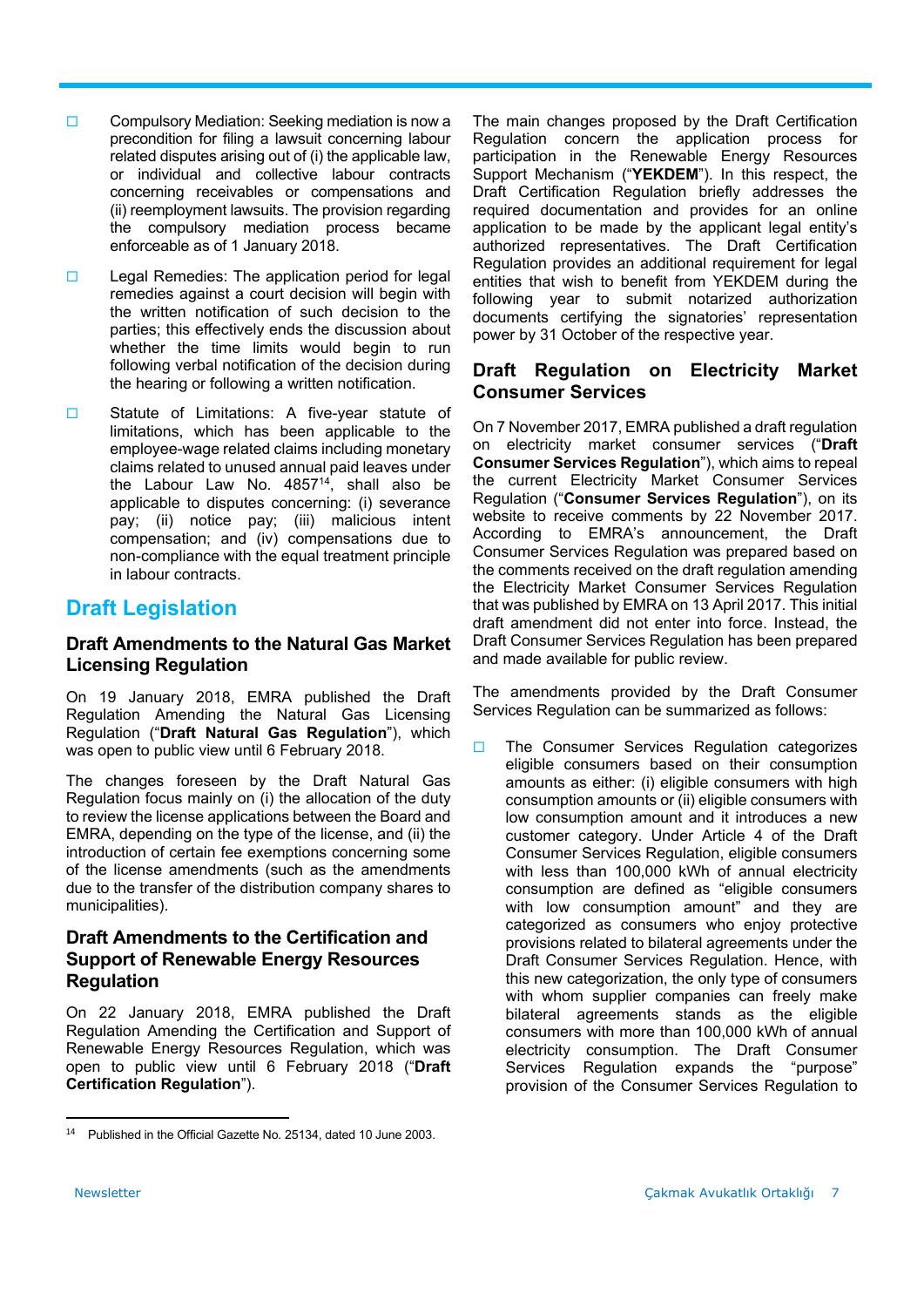include not only the retail sale and bilateral sale agreements, but also the framework principles applicable to the transactions between the consumers and the supply or distribution companies for electrical energy and/or capacity sale. Accordingly, the following are new proposals to regulate within the scope of the Draft Consumer Services Regulation: (i) bilateral agreements to be executed between suppliers and eligible consumers having low electricity consumption amount, (ii) retail electricity sale agreements to be executed between the authorized supply companies and non-eligible consumers or last resort consumers, and (iii) meter reading.

- □ The Draft Consumer Services Regulation introduces detailed provisions concerning the form, content, termination, and variation of bilateral agreements to be executed with eligible consumers with low consumption amount, as well as provisions regarding the guarantee fees and liabilities of the parties. The provisions of the Draft Consumer Services Regulation regarding bilateral agreements and the proposed amendments to the current provisions on retail sale agreements are in fact in line with the relevant provisions of the Subscription Agreements Regulation<sup>15</sup> and Article 52 of the Consumer Protection Law No. 650216, both of which are parts of consumer protection legislation. The following are the examples of provisions of the Draft Consumer Services Regulation that comply with consumer protection legislation: (i) required content of bilateral agreements; (ii) contract term and prohibition of automatic renewal clause in bilateral agreements; (iii) consumers' right to terminate the bilateral agreement; (iv) terms for the return of guarantee fees under retail sale agreements; and (v) delay penalty amount to be calculated and applicable in case of a consumer's default in payment of the invoice. Also, the Draft Consumer Services Regulation proposes some further consumer-friendly provisions by reducing or extending certain periods to the benefit of the consumers (*e.g.,* the Draft Consumer Services Regulation states that the payment period given to consumers should be at least 10 days whereas the Subscription Agreements Regulation provides only a minimum of seven days).
- **Provisions of the Consumer Services Regulation** regulating the retail sale agreements, guarantee fee modalities, consumer claims, loss/leakage of

electricity, and consumer protection provisions, on the other hand, have been preserved in the Draft Consumer Services Regulation with minor changes.

The Draft Consumer Services Regulation proposes significant changes to transactions between consumers and supply or distribution companies. These changes have already been subject to lengthy discussions among the market players and EMRA. It seems very likely, therefore, that the Draft Consumer Services Regulation itself may be subject to considerable amendments.

Please also note that like the Draft Consumer Services Regulation, the Communiqué on Last Resort Electricity Supply Tariffs ("**Last Resort Tariffs Communiqué**")17 includes the same two consumer categories, depending on the consumption amounts of the eligible consumers that are determined by EMRA. The Last Resort Tariffs Communiqué provides the possibility for application of higher tariffs, compared to the retail sale tariffs, to the last resort sales to customers with high consumption amounts and empowers EMRA to determine such tariffs to encourage the transition to a competitive market structure.

# **Other Recent Developments**

#### **Market Operation Principles and Procedures for Natural Gas Organized Wholesale Market**

As envisaged under the Natural Gas Organized Wholesale Market Regulation18 ("**Natural Gas Regulation**"), which established a regulated spot market for natural gas trading ("**Market**"), EMRA published on 23 September 2017 the Market Operation Principles and Procedures for Natural Gas Organized Wholesale Market<sup>19</sup> ("**Principles**"). The Principles elaborate on the rules related to the operation of the Market.

Currently, the market players trade pipeline gas by way of long-term supply agreements or spot trading under the "Transmission Network Operation Principles" of BOTAŞ, the state-owned natural gas utility ("**Network Code**"). The spot trade, however, is not conducted through a formal market but rather an over-the-counter market where the parties conclude agreements by way of emails, or even by telephone. The Market aims to complement the bilateral agreements between market participants. The Principles also enables the market participants to remedy their imbalances.

<sup>15</sup> Published in the Official Gazette No. 29246, dated 24 January 2015.

<sup>16</sup> Published in the Official Gazette No. 28835 dated 7 November 2013.

Published in the Official Gazette No. 30307, dated 20 January 2018.

<sup>19</sup> EMRA's decision No. 7293-7 dated 21 September 2017 (published in the Official Gazette No. 30189, dated 23 September 2017).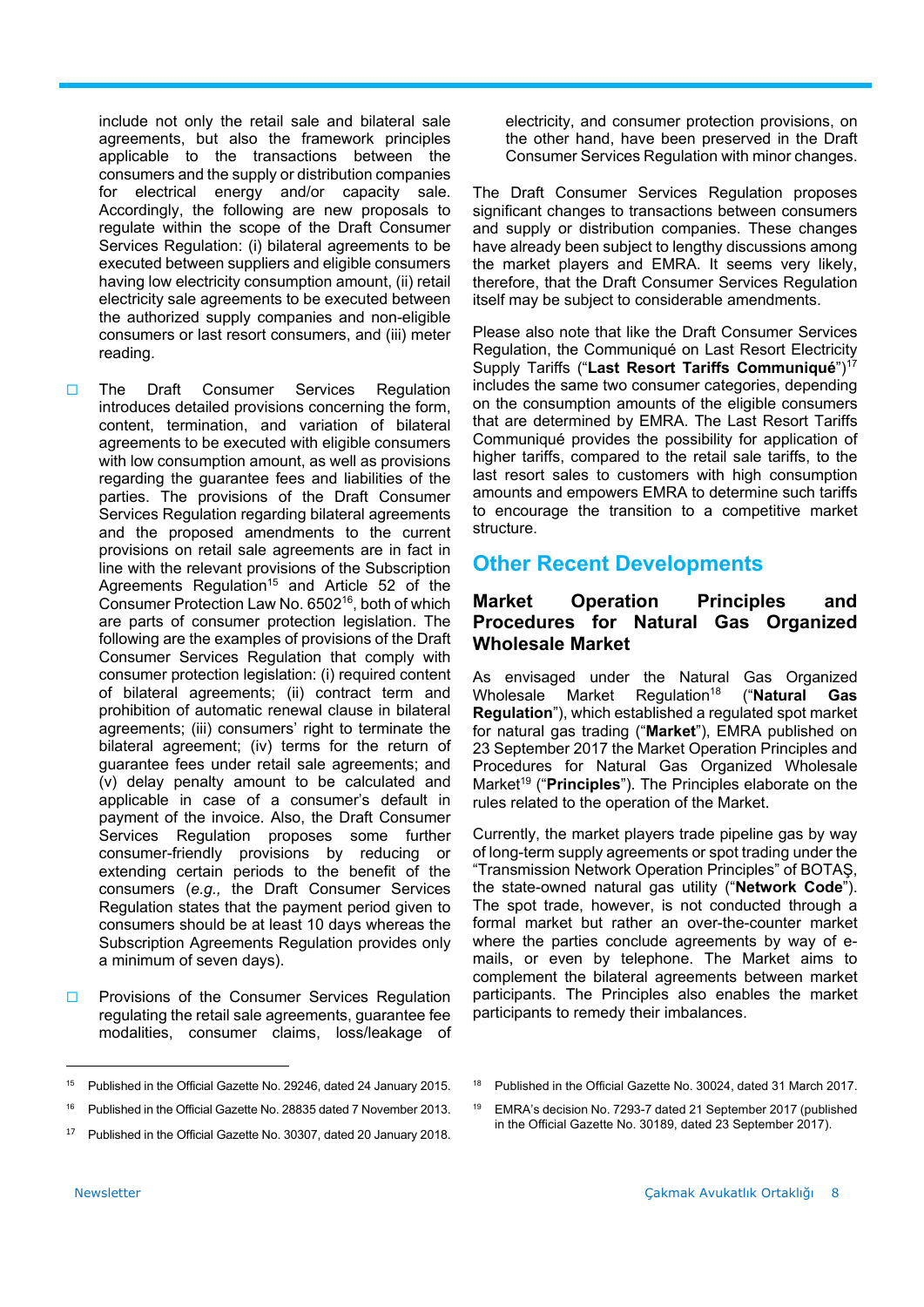The Market is planned to be operational by 1 April 2018. There will be a trial period for the first four months of its operations during which market participants will transact virtually without being subject to any liabilities in respect of these transactions.

The key aspects of the Market are as follows:

- $\Box$  The Market will be operated by Enerji Piyasaları İşletme Anonim Şirketi ("**EPİAŞ**") through an electronic platform called the "continuous trading platform" ("**CTP**"). EPİAŞ will also be responsible for financial settlement activities.
- $\square$  Wholesale, import, and export license holders will be able to transact in the CTP as market participants. Although eligible consumers and local distribution companies do not have direct access to the spot market, they will be able to access it through wholesalers. In addition to the additional instruments it holds under the Network Code, BOTAŞ can also transact in the CTP as the "additional balancing unit".
- $\Box$  The main contractual framework for the market participants will be as follows: (i) transportation agreement with BOTAŞ; (ii) participation agreement with EPİAŞ; and (iii) participation agreement with Takasbank, the central settlement bank.
- $\Box$  EPİAS will carry out settlement activities through Takasbank. Takasbank will also undertake tasks related to the management of securities posted by the market participants.
- $\Box$  EPİAS and BOTAS will sign a market delivery agreement. EPİAŞ will communicate the trading orders to BOTAŞ, and BOTAŞ will transport the deliveries pursuant to the Network Code through either physical or virtual delivery points on the basis of its standard transportation and delivery agreements with the market participants.
- $\square$  The natural gas will be priced, and third-party access will be facilitated on an objective, transparent, and non-discriminatory basis. EPİAŞ will publish reference prices daily that will be calculated on the basis of the weighted average of transaction values in the relevant day.
- $\square$  The Principles provide that the offers will be multiples of TL 0.25 and authorize EMRA to determine the minimum and maximum offers that can placed in the CTP.

In anticipation of the Trans Anatolian Natural Gas Pipeline Project's (TANAP) expected entry into operation as of 2018, the market participant definition under the Principles also includes transit gas transportation. Similar references regarding transit pipelines were included into the Network Code.20

#### **Medium Term Programme**

The noteworthy provisions in the Medium-Term Programme (2018-2020) are as follows:

#### **I. PUBLIC FINANCE**

Privatizations will be continued during this period.

#### **II. PUBLIC INVESTMENTS**

Public investments will focus on transportation and infrastructure projects

- $\Box$  In this context, divided roads, harbour and railway investments that serve the cargo traffic, and rail junction line investments to major cargo centres will be prioritized. In the financing of public investments, the PPP model will be promoted by considering the existing experience.
- □ Alternative models other than BOT (Build-Operate-Transfer) will be taken into account.
- $\Box$  All measures to reduce the costs in the pre-tender and tender stages will be taken accordingly.
- $\Box$  The implementation standards will be reorganized in accordance with the global standards.
- Educational programmes will be organized to expand the capacity of the public institutions in the planning, financing, procuring, and contracting of PPP projects.

#### **III. FINANCIAL SYSTEM**

The Istanbul Financial Centre (IFC) Law will be enacted to ensure the acceleration of efforts to make İstanbul a global finance centre.

#### **IV. ENERGY**

To reduce the dependence on imported energy:

 $\Box$  The share of renewable energy resources in energy generation will be increased.

<sup>&</sup>lt;sup>20</sup> EMRA's decision No. 7231, dated 10 August 2017 (published in the Official Gazette No. 30155, dated 15 August 2017).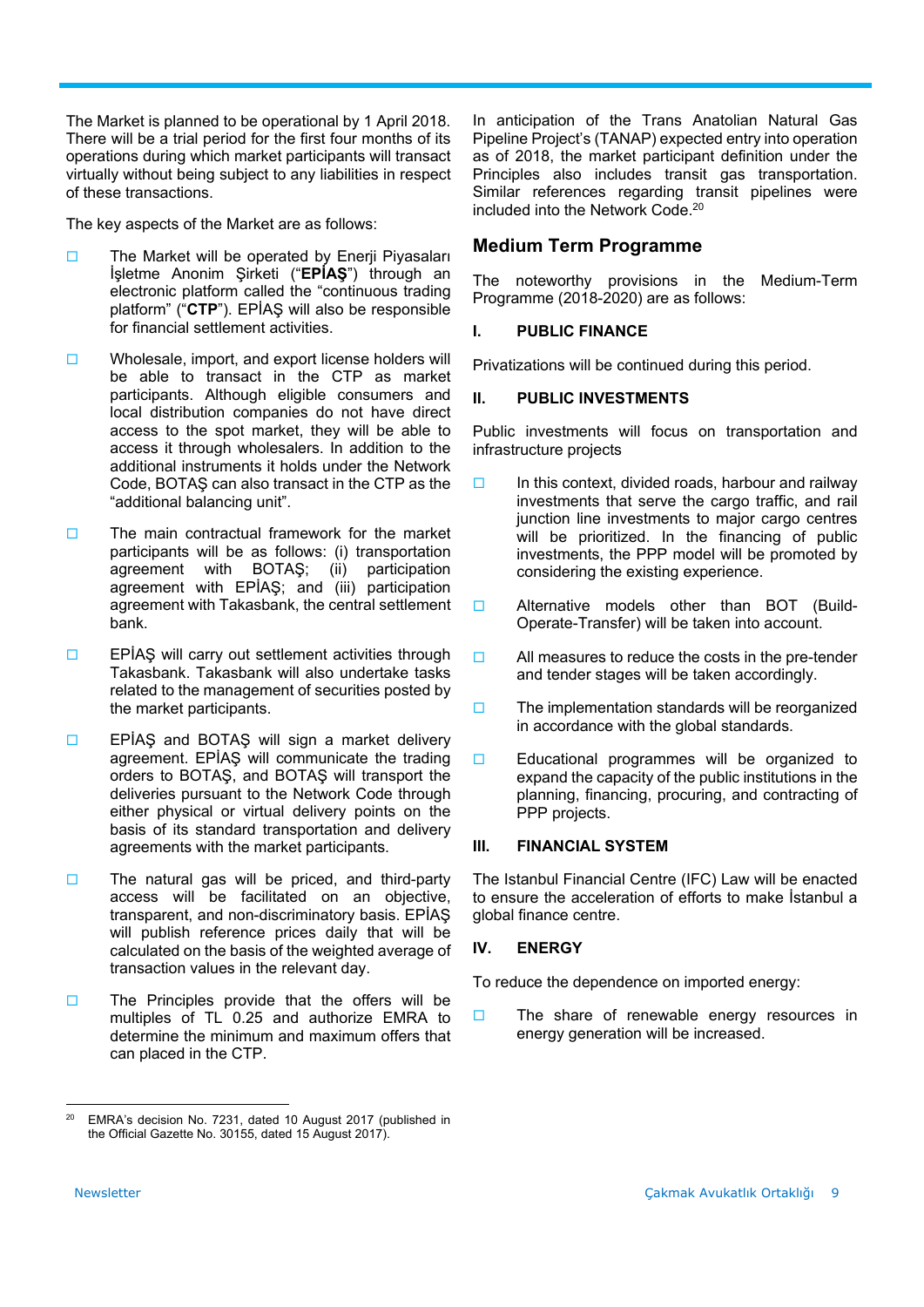- $\Box$  The application of the Renewable Energy Resource Areas system will be continued to reduce the dependence on foreign equipment in renewable energy investments.
- $\square$  The exploration of oil, natural gas, shale gas, and coal will be continued to increase domestic reserves.
- $\square$  The use of domestic lignite will be continued in an environment-friendly manner.
- $\Box$  A programme regarding the efficient use of energy in the transportation, industry, and construction sectors will be initiated.
- $\square$  Measures will be taken in public electricity generation facilities and electricity transmission and distribution networks to increase efficiency.

In terms of financing:

Eximbank's organizational capacity will be enlarged.

In terms of transportation:

- $\square$  To accelerate trade, logistic centres will be managed by private operators, instead of public organizations, with modern operational standards.
- $\square$  The studies for enacting a secondary legislation regarding railway transport will be completed and implemented, with the participation of the private sector, to establish an efficient competition environment and reduce costs to a sustainable level.
- $\square$  The railway investments in the East-West direction will be accelerated and the bottlenecks on the North-South direction will be eliminated.

#### **V. PRODUCTION**

Prototype developing processes, investments in technological products, and clustering activities will be supported in the energy, health, automotive, rail systems, information, and defence sectors.

#### **VI. MINING**

Exploration investments in the mining sector will be increased. In the context of utilizing domestic mineral resources, the transfers of R&D (Research and Development) and technology for the exploration and generation technologies, as well as gem processing/enrichment investments, will be considered.

#### **VII. BUSINESS AND INVESTMENT CLIMATE**

The period for granting construction permits will be shortened, and construction permits will be granted with a single signature. EIA decisions will be finalized in two months following the investor's complete delivery of the EIA Report to the Ministry.

# **Court Decisions**

#### **Turkish Court of Cassation Decision Regarding the Authorized Court to Decide on Annulment of Arbitral Awards**

The Turkish Court of Cassation (*Yargıtay*) ruled with its decision no. 2017/1666E. 2017/2907K. dated 18 July 2017 ("**Decision**") that the commercial courts of first instance are authorized to decide on the annulment of arbitral awards.

The arguments arose with the amendment made to Article 5 of the Law on Establishment, Power and Authority of Judicial Courts of First Instance and Regional Judicial Courts No. 523521 ("**Law on Establishment of Judicial Courts**") via the Law No.  $6545^{22}$  in 2014. The amended Article 5 provided that commercial courts of first instance (*asliye ticaret mahkemesi*) would be authorized to act on certain arbitration-related matters including the annulment of arbitral awards both within the scope of the International Arbitration Law No. 4686<sup>23</sup> and the Civil Procedure Law No. 610024 ("**Civil Procedure Law**"). These matters include (i) objections to the arbitration clause, (ii) annulment of arbitral awards; (iii) selection of arbitrators; and (iv) recognition and enforcement of foreign arbitral awards. This amendment seemingly contradicted Article 3 of the International Arbitration Law that designates civil courts of first instance (*asliye hukuk mahkemesi*) and Article 410 of the Civil Procedure Law, governing domestic arbitration, which provided that the works that would be performed by the courts relating to arbitral proceedings, would be performed by regional judicial courts (*bölge adliye mahkemesi*). Therefore, an uncertainty existed about whether commercial courts of first instance (or civil courts of first instance in the case of arbitrations under International Arbitration Law) or regional judicial courts would be authorized to decide on certain arbitration-related matters, including the annulment of arbitral awards.

It is important to note that the Decision is, so far, the first decision clearly indicating the authorized court to render a decision concerning the annulment of arbitral awards after the enactment of the Civil Procedure Law. The

<sup>24</sup> Published in the Official Gazette No. 27836, dated 7 October 2004.

<sup>21</sup> Published in the Official Gazette No. 25606, dated 7 October 2004.

<sup>&</sup>lt;sup>22</sup> Published in the Official Gazette No. 29044, dated 28 June 2014

<sup>&</sup>lt;sup>23</sup> Published in the Official Gazette No. 24453, dated 5 July 2001.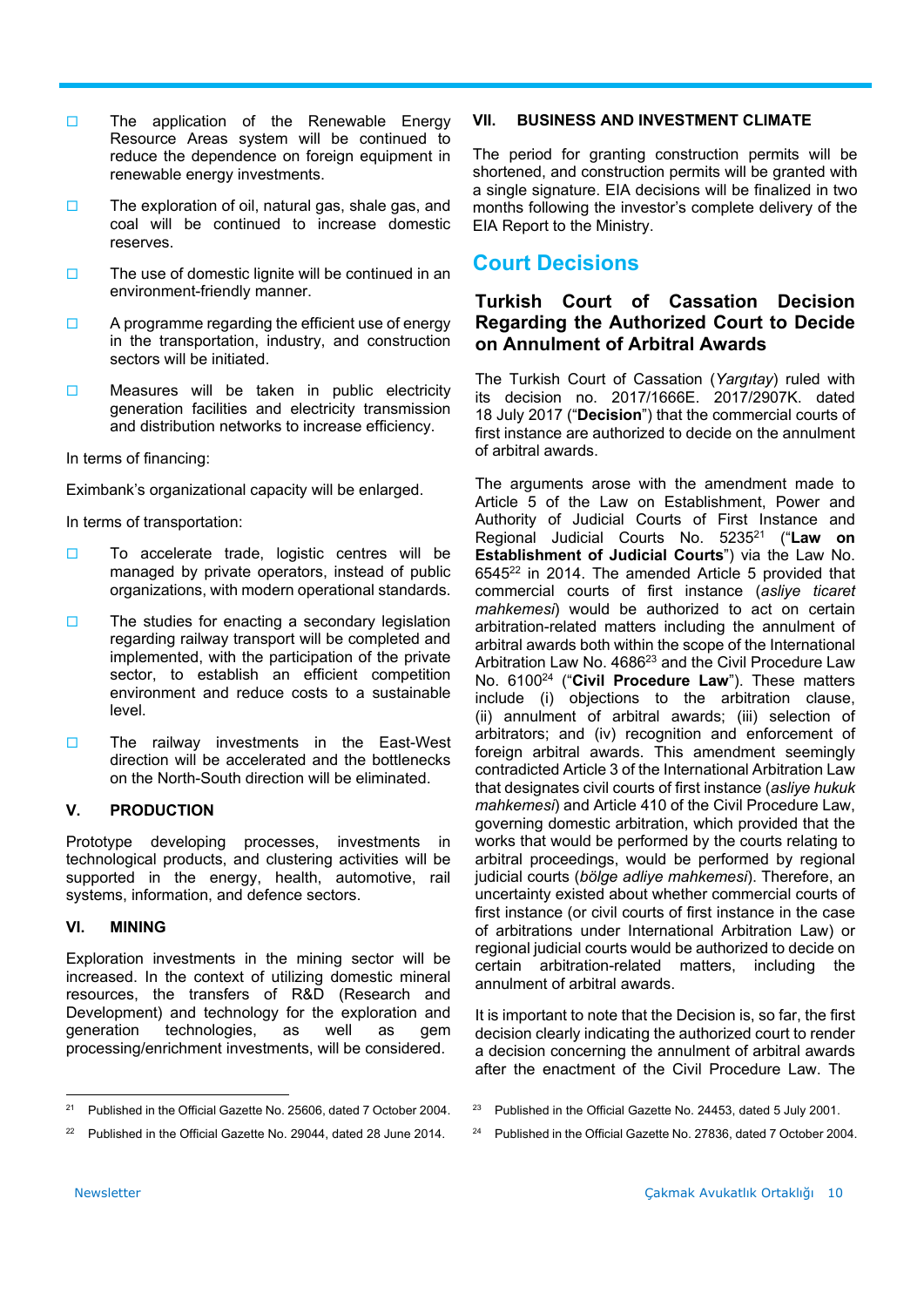reasoning of the Court of Cassation is somewhat vague to make a clear determination on whether the commercial court of first instance will still be authorized in other issues that require court aid in arbitral proceedings (*e.g.,* injunctions, evidence gathering). Therefore, the approach of the Turkish Court of Cassation and practice with respect to the authorized state courts in arbitration-related proceedings may need to be followed further.

# **International Agreements**

#### **Ratification of the Financial Agreement of the Multi-Annual Action Programme for Turkey on Transport**

The Financial Agreement, annexed to the Multi-Annual Action Programme for Turkey on Transport No. 2014/031-877 ("**Action Plan**") was ratified through the Council of Ministers Decree no. 2017/10760 dated 15 August 2017 and published in the Official Gazette dated 2 October 2017 (first repetition). The Action Plan aims to achieve a shift towards a safer, environmentally friendly transport system reflecting a more balanced modal split in Turkey, which is referred to as an "excellent gateway to growing markets in the Middle East and the Caucasus". The Financial Agreement, executed between the European Union Ministry representing the Turkish Government and the European Commission representing the European Union, is an annex to this Action Plan, and provides details on the funding of realizing the objectives of the Action Plan.

As a requirement of the Action Plan, the Trans-European Transit Network (TEN-T) railroad connections between Turkey and the European Union will be modernized. The Financial Agreement stipulates the execution of a loan agreement between the World Bank and the winning bidder to realize certain projects, including the TEN-T. The construction of Halkalı-Kapıkule Railroad line constitutes the backbone of the program. Should funding of this line becomes difficult, there are two backup projects: the Alayunt-Afyon-Konya and Malatya-Narlı Railroad Modernization projects.

The Financial Agreement further aims to fund the development of intermodal transportation by supporting sea transport and sea-railroad activities, developing the legal ground, creating incentives for combined transportation, creating an action plan for the development of improvements on custom procedures and enhancement of the System of Turkish Harbour Community.

The Financial Agreement also provides the planning and execution of financial policies on climate change. The

studies in this regard will include legal, administrative, technical, corporate and operational analysis. In this context the aim is to prepare a Sustainable Low-Carbon Transportation and Development Strategy and Action Plan for Turkey.

The tender proceedings are not explicitly explained in the Financial Agreement. There are only generic statements indicating that the selection will be made based on the financial and operational capacity of the bidders with a view to achieve financial sustainability and effectiveness in the provision of services. The tender methods will most likely be determined on a case-by-case basis, depending on the type and size of the project.

## **Articles**

#### **PUBLIC PRIVATE PARTNERSHIPS FOR MOTORWAYS - TURKEY**

#### **I. BACKGROUND**

PPP in the transportation sector became popular in the last decade all around the world. Turkey is among the countries using the PPP model in the transportation sector and has a large PPP project portfolio.

In 1988, with the Law No. 3465 on Authorization of Enterprises other than the General Directorate of Highways for Construction, Management and Operation of Access Controlled Highways25 ("**Law No. 3465**"), the private sector in Turkey was provided for the first time with the opportunity to develop, construct, and operate motorways. Following the Law No. 3465, the Law No. 3996 on Provision of Certain Investments and Services pursuant to the Build-Operate-Transfer Model<sup>26</sup> ("**BOT Law**") enacted in 1994 allowed the utilization of the Build-Operate-Transfer ("**BOT**") model in the transportation sector.

#### **II. TENDER MECHANISM**

The bidding mechanism is composed of two stages: (i) pre-qualification and (ii) the submission of bids. Following the completion of the pre-qualification stage, the bidders are invited by the administration to submit their bids. The bidding procedure regarding the preparation and submission of bids, opening the sealed tender, evaluation of the bids, and the finalization of the commission would be designated by the administration under the tender specifications and then the tender would be completed accordingly.

Pursuant to the BOT Law, foreign companies can also bid for the Motorway PPP Projects.

<sup>26</sup> Published in the Official Gazette No. 21959, dated 13 June 1994.

  $25$  Published in the Official Gazette No. 19830, dated 2 June 1988.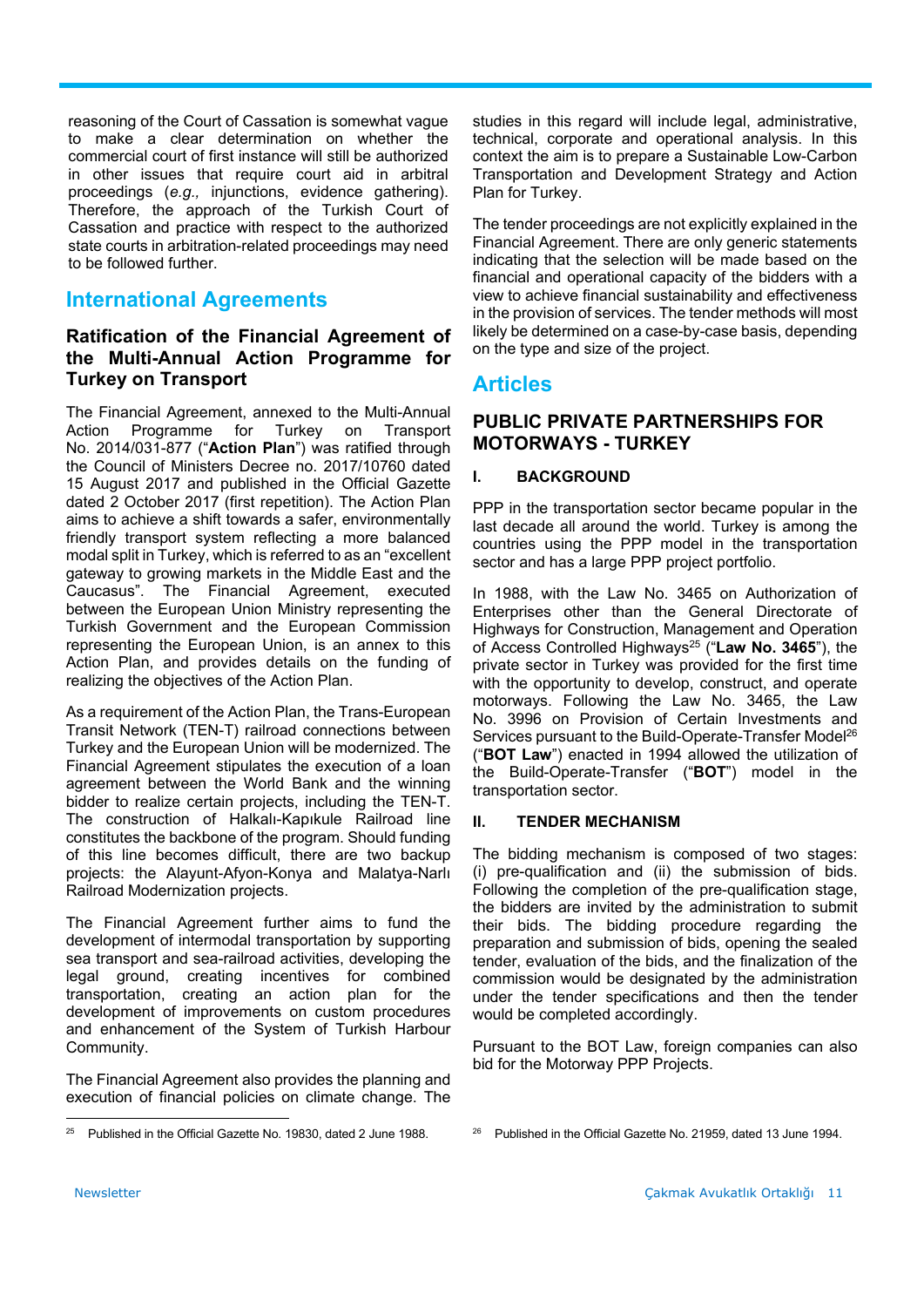#### **III. KEY FEATURES OF THE AGREEMENTS**

#### *1) Legal Nature of the Agreements*

Pursuant to Article 5 of the BOT Law, the agreements executed in accordance with the BOT Law ("**Project Agreement**") are accepted as private law agreements. The Council of State also confirmed this understanding<sup>27</sup>. As a consequence, such agreements are not required to be reviewed by the Council of State before execution (unlike concession agreements), and they cannot be subject to a cancellation lawsuit before administrative courts. Moreover, the relevant governmental authority does not normally have superior rights and privileges that it would have under a concession agreement (which is governed by administrative law) or under agreements executed in accordance with the Public Tender Law and the Public Tender Contracts Law.

#### *2) Term*

The term of the Project Agreements would be designated with regard to the payback period of the investment amount (including the profit that would be gained) and the loans provided for the investment, the nature of the project, the capital amount, and operating rules. Pursuant to the BOT Law, the term of the Project Agreements shall not exceed 49 years.

#### *3) Dispute Resolution*

Disputes arising out of or in connection with the Project Agreements are generally settled under Turkish law and Turkish courts have jurisdiction over such disputes. However, the Project Agreements can provide that disputes shall be settled by arbitration. In this case, Turkish law shall be the governing law.

#### *4) Toll Collection*

#### *i. Nature of the tolls*

Pursuant to the Law No. 6001 Concerning Structure and Duties of General Directorate of Highways<sup>28</sup>, the tolls shall be collected directly by the transferee company ("**Project Company**"). In cases where they are not duly paid, a fine amounting to 10 times the relevant toll amount shall also be collected. The collection by the Project Company is subject to the general collection and execution provisions under Turkish law, which are regulated under the Law No. 2004 on Enforcement and Bankruptcy ("**Law No. 2004**").

After collecting the unpaid toll together with the fine, 60% of the fine amount shall be paid to the relevant tax office, which the Project Company is registered to, as a Treasury share until the  $7<sup>th</sup>$  day of the month following the month in which the collection is actually made. In the event that such Treasury share is not paid in due time, such share together with the default interest shall be collected from the Project Company in accordance with the Law No. 6183 on Collection Procedures of the Public Receivables29 ("**Law No. 6183**"). It should be noted that the Law No. 6183 provides an expedited collection procedure compared to the Law No. 2004.

#### *ii. Toll guarantee*

A toll guarantee is a payment guarantee mechanism that may be provided under the Project Agreement specifically for each project. The key factors in determining the revenue potential of a road would be: traffic volumes, traffic composition, growth potential, the maximum permitted toll rates, and travel times on other roads. If a demand guarantee is granted under the Project Agreement and the demand exceeds the amount of the guaranteed services or goods, the Project Agreement also designates how will the revenue will be shared. The government generally prefers to provide a toll guarantee for PPP projects to make the projects more attractive for investors.

#### *5) Step-in Rights*

The BOT Law does not restrict the step-in rights of the lenders and in practice, most of the Project Agreements provide the lenders with step-in rights. The step-in rights permit the lenders to take control of the management of the project by taking measures for the Project Company. In cases where such measures are inadequate to improve the situation, the substitution mechanism, composed of the transfer of shares of the Project Company or the project agreement to another investor, may also be introduced.

Moreover, governmental authorities may also have stepin rights in case the Project Company breaches the Project Agreement, laws or regulations and the breach results in the non-performance of the public services. The step-in right of governmental authorities is principally composed of the assumption of the Project Company's duties and it is generally managed in relation with the funders

 Decision of the 1<sup>st</sup> Chamber of the Council of State numbered E. 2003/108 and K. 2003/110.

<sup>&</sup>lt;sup>28</sup> Published in the Official Gazette No. 27640, dated 13 July 2010.

<sup>&</sup>lt;sup>29</sup> Published in the Official Gazette No. 8469, dated 28 July 1953.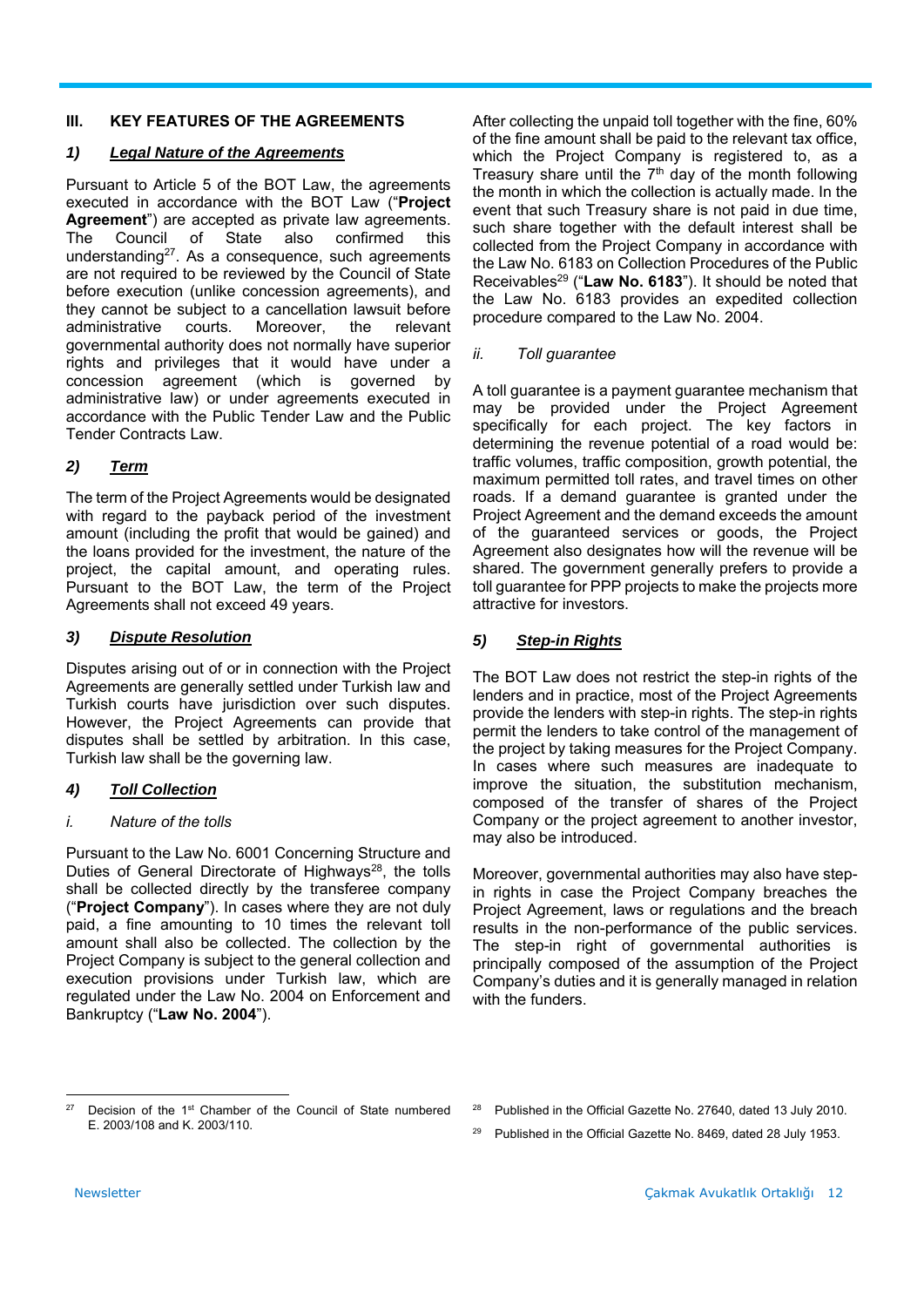#### **IV. INCENTIVES**

#### *1) State Guarantees*

Pursuant to the Law No. 4749 on the Regulation of Public Financing and Debt Management $30$ , the Council of Ministers has the authority to grant a Treasury guarantee for the repayment of debt to the lenders for Motorways PPP Projects. In practice, Treasury guarantees have not been granted since 1999; instead, the Treasury prefers to provide debt assumption for PPP projects. The debt assumption mechanism, unlike Treasury guarantees, will be triggered only when the Project Agreement is terminated.

#### *2) Tax advantages*

Under the BOT Law, most of the PPP projects subject thereto are exempt from stamp-tax and legal fees for certain transactions during their investment periods. Note that these incentives are usually not provided for the operation term. In addition, the Stamp Tax Law and the Duties Law No. 492<sup>31</sup> provide certain exemptions for the finance documents and securities regarding the loans provided by the banks or financial institutions.

#### *3) Expropriation*

The Turkish Constitution provides that expropriation of private properties is possible if there is a public interest and the expropriation should be carried out on the basis of the real value of the relevant property. The BOT Law also makes it clear that expropriation may be conducted for PPP projects subject to the rules provided by the Expropriation Law No. 2942<sup>32</sup>.

Recently, the Prime Ministry Circular (*Başbakanlık Genelgesi*) No. 2017/2033 regarding the Ankara-Niğde Highway project was issued in order for the project to be completed in accordance with the time schedule; also providing several ways to enable expropriation. The Prime Ministry also issued another circular, Circular No. 2016/2034 with regard to the North Marmara (including the 3rd Bosporus Bridge) Highway Project, in order for the project to be completed within the time schedule designated; within this context, this circular enables expropriation.

#### **V. EXISTING AND UPCOMING PROJECTS**

#### *1) Existing Projects*

Turkey plans to invest in 5,800 km of new motorways by 2023 with the BOT model and to reach 7,900 km of motorways in total, including the (Dardanelles) Strait Bridge, which was tendered in 2017, and the Istanbul Big Tunnel Project. The key projects are listed below $35$ :

| Project                                                             | <b>Sector</b>               | Capacity | <b>Investment</b><br><b>Size</b><br>(USD bn) |
|---------------------------------------------------------------------|-----------------------------|----------|----------------------------------------------|
| Gebze - İzmir<br>Motorway                                           | Transportation/<br>Roads    | 433 km   | 6.3                                          |
| NMM - Third<br><b>Bridge</b>                                        | Transportation/<br>Roads    | 114 km   | 3.4                                          |
| Eurasia<br>Tunnel                                                   | Transportation/<br>Roads    | 15 km    | 1.2                                          |
| $NMM -$<br>European<br>Sections                                     | Transportation/<br>Roads    | 95 km    | 1.0                                          |
| NMM - Asian<br>Sections                                             | Transportation/<br>Roads    | 178 km   | 1.7                                          |
| İstanbul Big<br>Tunnel                                              | Transportation/<br>Roads    | 7 km     | 3.5                                          |
| Ankara -<br>Niğde<br>Motorway                                       | Transportation/<br>Roads    | 330 km   | 1.5                                          |
| Dardanelles<br>Bridge &<br>Kınalı -<br><b>Balikesir</b><br>Motorway | Transportation/<br>Roads    | 385 km   | 6.0                                          |
| Ankara -<br>İstanbul HSL                                            | Transportation/<br>Roads    | 533 km   | 3.0                                          |
| Ankara - Sivas<br>- Erzincan<br><b>HSL</b>                          | Transportation/<br>Roads    | 467 km   | 1.2                                          |
| Third Istanbul<br>Airport                                           | Transportation/<br>Airports | 150 m    | 6.9                                          |

#### *2) Upcoming Projects*

Pursuant to the Medium Term Financial Plan (2018-2020), the Government states that projects related to transportation will have priority over other

 <sup>30</sup> Published in the Official Gazette No. 24721, dated 9 April 2002.

<sup>&</sup>lt;sup>31</sup> Published in the Official Gazette No. 11756, dated 17 July 1964.

<sup>&</sup>lt;sup>32</sup> Published in the Official Gazette No. 18215, dated 8 November 1983.

<sup>&</sup>lt;sup>33</sup> Published in the Official Gazette No. 30208, dated 12 October 2017.

<sup>&</sup>lt;sup>34</sup> Published in the Official Gazette No. 29811, dated 24 August 2016.

<sup>&</sup>lt;sup>35</sup> Capital Projects and Infrastructure Spending in Turkey, Outlook to 2023, PwC, January 2017.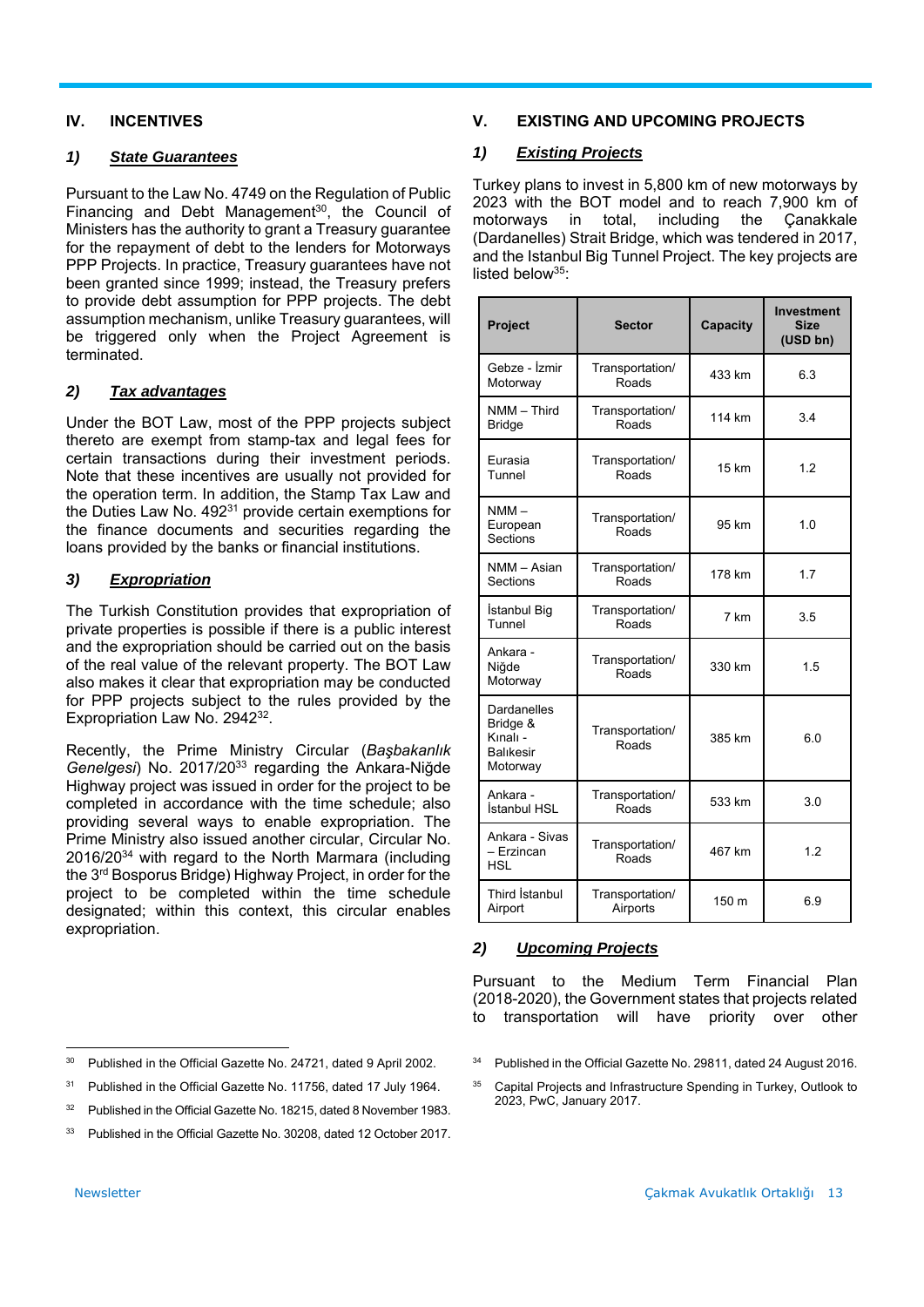investments, and public investments will be conducted through PPP models. Moreover, the Middle Term Program36 states that PPP models will be implemented more widely for the financing of public investments. The scope of the sectors that are developed through the PPP model will be enlarged<sup>37</sup>.

Within this context, the anticipated projects to be realized with the BOT model in motorway construction sector are listed below:

| Project                                                                             | <b>Sector</b>            | Capacity               |
|-------------------------------------------------------------------------------------|--------------------------|------------------------|
| Aydın-Denizli-Burdur<br>Motorway <sup>38</sup><br>(Denizli-Burdur section)          | Transportation/<br>Roads | 130 km                 |
| Delice-Samsun<br>Motorway                                                           | Transportation/<br>Roads | 303 km                 |
| Şanlıurfa-Harbur<br>Motorway<br>(Including Diyarbakır<br>intersection way)          | Transportation/<br>Roads | 454 km                 |
| Afyon-Antalya-Alanya<br>Motorway<br>(Afyon-Antalya section)                         | Transportation/<br>Roads | 350 km                 |
| Antalya-Alanya section                                                              | Transportation/<br>Roads | 187 km                 |
| Sivrihisar-Bursa<br>Motorway                                                        | Transportation/<br>Roads | 231 km                 |
| Rize-Erzurum-<br>Diyarbakır-Habur<br>Motorway                                       | Transportation/<br>Roads | 460 km                 |
| Gerede-Merzifon-<br>Gürbulak Motorway <sup>39</sup><br>(Gerede-Merzifon<br>section) | Transportation/<br>Roads | 336 km                 |
| Merzifon Gürbulak<br>section                                                        | Transportation/<br>Roads | 950 km                 |
| Izmir Çeşme-Şifne<br>Yacht Port                                                     | Transportation/<br>Ports | 364 Yachts<br>capacity |

#### **VI. STATISTICS**

According to the World Bank PPI Database, the transportation sector (highways in particular) represents the sector with the biggest investment amount in Turkey between 1990 and 2017, and the Third İstanbul Airport

has the largest investment amount in the world with 35.587 million USD40.

# **Recent and Upcoming Conferences & Events**

#### **The 6th PPP Conference**

The 6<sup>th</sup> PPP in Turkey Forum took place in Ankara, on 29 and 30 November 2017. Representatives from different sectors participated in the forum with presentations and taking part in discussion sessions. The general outcome of the speeches was that the PPP model will continue to be supported by the Government and the private sector in the upcoming years. It has been highlighted that motorway and power investments will take the lead in PPP projects to be developed during 2018-2020. The environment (waste water and solid waste management) and education sectors will be the new sectors to which the PPP model will be applied. Participants from the public sector announced that relevant legislative preparations are ongoing and a draft framework PPP law is prepared within the scope the PPP Capacity Development Project conducted by the cooperation between the World Bank and the Ministry of Development. Alternative financing models have also been discussed in the forum and it has been emphasized that bond financing will be of greater importance in the financing of upcoming projects.

#### **The 6th Turkish Wind Energy Congress**

The 6th Turkish Wind Energy Congress ("**Congress**"), which is hosted by the Turkish Wind Energy Association (TWEA), was held in Ankara on 1-2 November 2017. The main focus of the Congress was the Renewable Energy Resources Area ("**YEKA**") model in relation to wind energy, in addition to the evaluation of YEKDEM. It was emphasized that YEKA has become a successful model that has satisfied investors, consumers and the industry equally. With regards to YEKDEM, Albayrak highlighted that having satisfied the needs of its time, this mechanism will be terminated in 2020 and a more competitive process with YEKA will start. This new competitive era is intended to be supported by new models for solar and wind power concerning, especially, technology transfer and domestic production.

9 February 2017. A tender issued by KGM through the BOT model is anticipated.

- $39$  The investment cost was designated as 8.5 billion TL for the Project realized through the BOT model. A Positive Environmental Impact Assessment decision was issued on 3 January 2017.
- 40 The World Bank Private Participation in Infrastructure Database, https://ppi.worldbank.org/snapshots/sector/airports.

 36 Council of Minister's Decree No. 2017/10803, published in the Official Gazette No. 30193, dated 27 September 2017.

<sup>37</sup> Orta Vadeli Program (2018-2020), p.26.

<sup>38</sup> YPK approval was issued and investment approval on 12 September 2017 for the Aydın Denizli section and a "Positive Environmental Impact Assessment" decision was issued on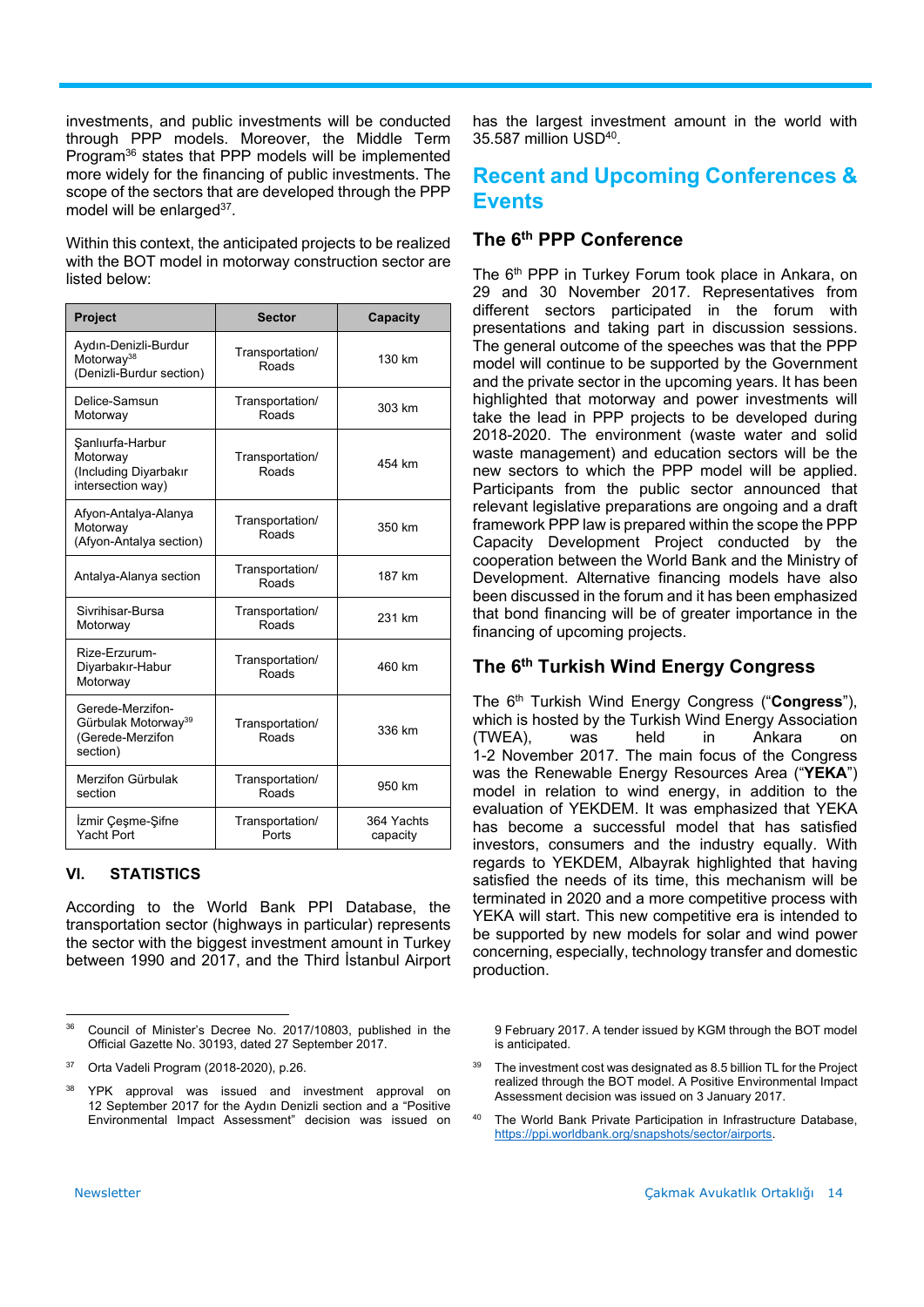#### **Projects in the Pipeline**

- The Denizli-Aydın Highway Project, Mersin-Silifke-Taşucu Highway Project, Bayburt-Gümüşhane Airport Project, Çeşme Alaçatı Airport Project, which will be tendered out through the Build-Operate-Transfer Model, have received High Planning Council approvals. The relevant tender processes are expected to start in 2018.
- $\Box$  In the health sector, the pre-qualification stages have been completed for the PPP projects of Aydın City Hospital (800 bed capacity), Antalya City Hospital (1,000 bed capacity) and Diyarbakır Kayapınar Hospital (750 bed capacity). Tender dates are expected to be specified in 2018.
- The Denizli City Hospital Project (1,000 bed capacity) and Samsun City Hospital Project (900 bed capacity) are both in the final bidding stage.
- The Privatization Authority has decided to privatize the Eskişehir Alpu Coal Mine Reserve, Gönen Hydroelectric Power Plant, Sütçüler Hydroelectric Power Plant, Çine Hydroelectric Power Plant and Fenerbahçe-Kalamış Marina.

The deadlines for bid submissions are

- o Eskişehir Alpu Coal Mine Reserve: 7 March 2018
- Gönen Hydroelectric Power Plant: 19 March 2018
- o Sütçüler Hydroelectric Power Plant: 21 March 2018
- o Çine Hydroelectric Power Plant: 16 April 2018
- o Fenerbahçe-Kalamış Marina: 27 April 2018
- □ The Antalya Yacht and Cruise Port Project has received an Environment Impact Assessment "positive" decision and the tender for the construction thereof through the BOT model is anticipated to be announced after the preparation of the tender specification is completed.